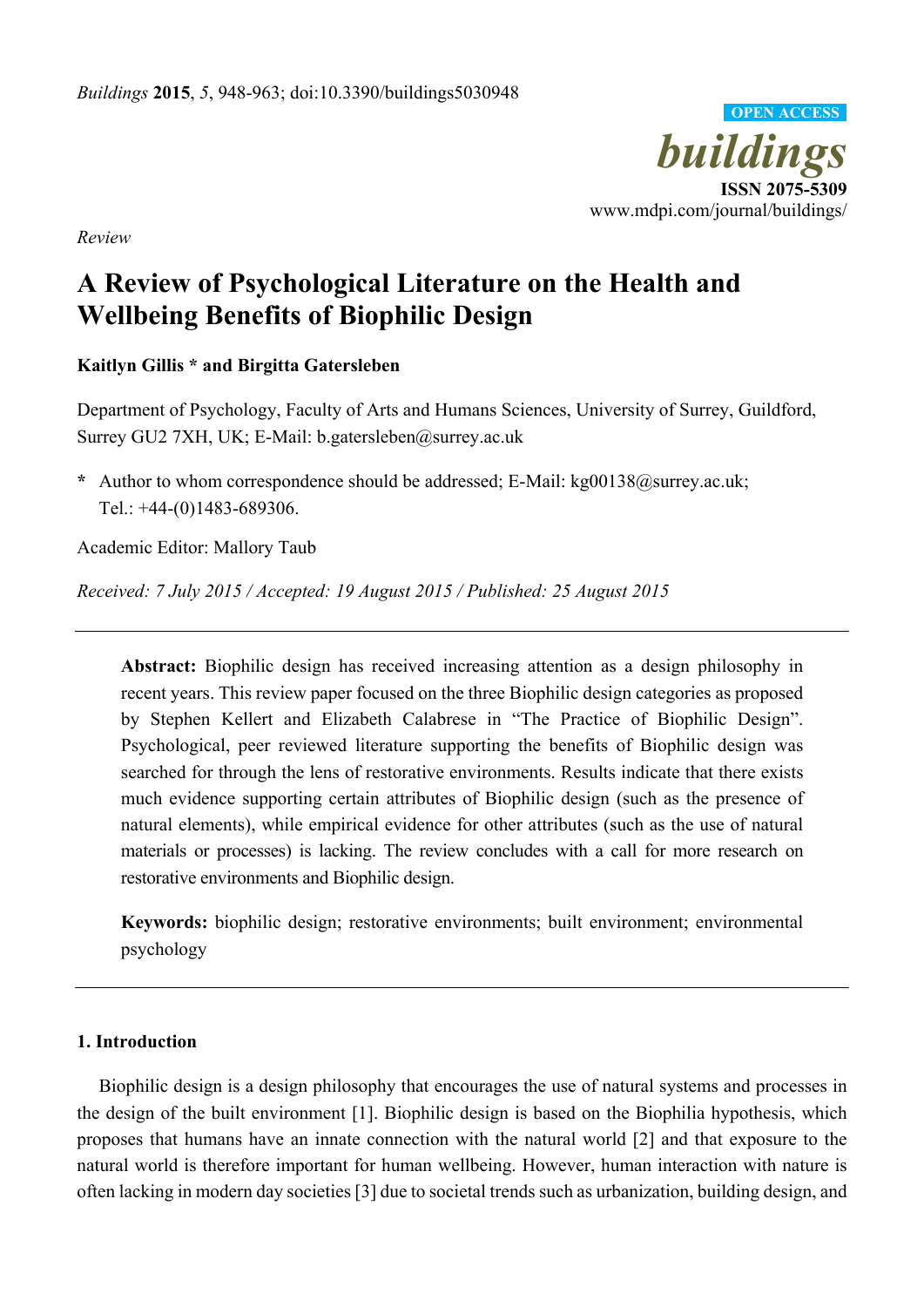lifestyle. The idea behind Biophilic design then is to incorporate natural features and systems into the built environment in order to provide human beings with their much-needed exposure to nature [1].

Biophilic design has received increasing interest from the building industry around the world in recent years. Two building rating systems that originated in the United States but are being promoted globally incorporate Biophilic design directly; these are the Living Building Challenge [4], which incorporates it through the Biophilia Imperative, and the new WELL Building Standard [5], which incorporates it through the Biophilia Precondition and Biophilia Optimization. Consulting firms have also championed the concept, notably Terrapin Bright Green, who have published various white papers on Biophilic design [6] and Interface flooring, who have created a Human Spaces website [7] to encourage discussion around Biophilic design.

This paper will review evidence for Biophilic design and will focus on environmental psychology literature, which has a long tradition in examining the potential healing benefits of exposure to nature and natural elements as proposed by environmental restoration theory. The paper also discusses differences in the way individuals respond to nature. The paper will argue that there is a need for more evidence to demonstrate how the different elements of Biophilic design affect different people.

#### **2. What is Biophilic Design?**

Biophilic design encourages the use of natural elements and processes as design inspiration in the built environment [1]. The idea behind this is that exposure to natural environments and features have positive effects on human health and wellbeing, which has been supported in a wealth of research [8]. According to the Biophilia hypothesis, these positive effects of exposure to nature originate in a biological bond between humans and the natural world [2]. These ideas have been taken forward in two theories developed in the Environmental Psychology literature: Attention Restoration Theory [9] and Stress Recovery Theory [10]. Both theories suggest that some environments are stressful, others are not and yet others can actively help people recover from stress and mental fatigue. Environments that evoke positive moods, have properties that draw people's attention without being stressful or demanding, can help people recover more quickly and fully from mental fatigue and stress are known are restorative environments [11]. According to Kaplan and Kaplan [9] and Ulrich and colleagues [12] natural environments in particular contain elements that promote renewed attention by providing a sense of being away, fascination, extent and compatibility [13]; and by containing elements that promote survival and therefore positive appraisal [14]. Urban environments, on the other hand, tend to be full of demanding, stressful, under stimulating or boring features.

Biophilic design then suggests that built environments could be made more restorative by incorporating natural elements in their design. Gifford and McGunn [11] suggest that Biophilic design can be viewed as belonging under a larger restorative design umbrella. Much of the small but growing peer-reviewed literature on Biophilic design often cites research on restorative environments to support the health and wellbeing benefits of Biophilic design [15–17]. Although the concept of Biophilic design is relatively new, the plethora of research on nature and restorative environments makes a strong case for the health and wellbeing potential of incorporating Biophilic design attributes into the built environment. However, this research does not always test all aspects of Biophilic design and although there is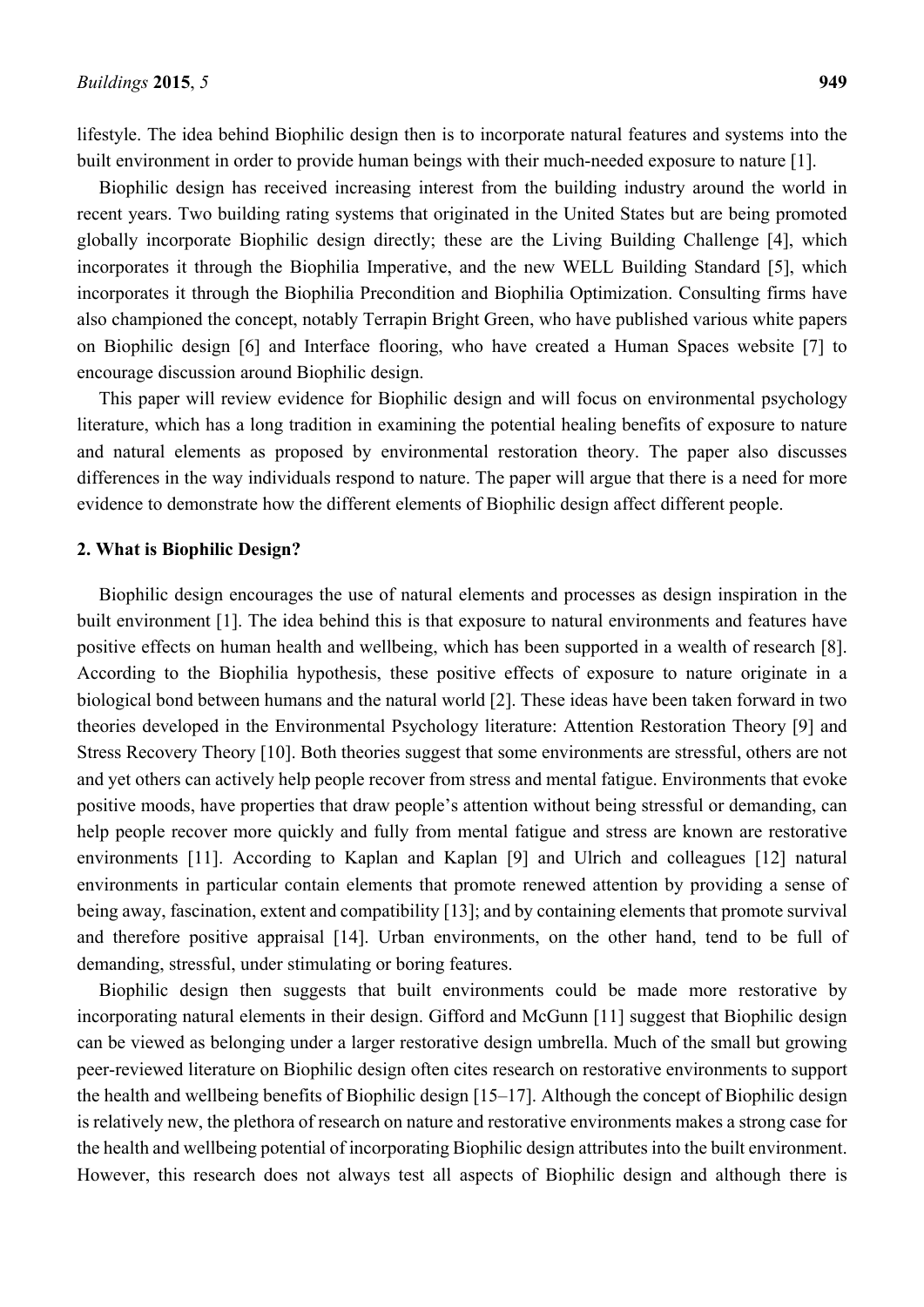significant evidence for the beneficial effects of exposure to natural environments, evidence for other Biophilic aspects, such as the use of natural materials, is sparse.

The evolution of Biophilic design characteristics has lead to the recently published document "The Practice of Biophilic Design" by Stephen Kellert and Elizabeth Calabrese [18]. The document details the three experiences and 24 attributes of Biophilic design, and is an update on previous literature on Biophilic design [1,3]. The three experiences and 24 attributes are listed in Table 1.

Evidence from over three decades of research on the impact of nature on human health and wellbeing can justify the claim that Biophilic design is beneficial, although academic literature looking specifically at Biophilic design is still relatively rare. One of the first academic papers on Biophilic design came from Joye [17] who looked at empirical research from various fields of psychology and how it applied to Biophilic design. Joye [17] concluded that existing research, mostly in the field of restorative environments, lends support to the ideas of Biophilic design. The review [17] did not look for specific literature on Biophilic design attributes [1], as this review does. Likewise, in a chapter on restorative environmental design by Hartig and colleagues [19] restorative environments were looked at as a basis for Biophilic design, but the chapter does not does not review specific Biophilic design attributes; instead support for Biophilic design was focused on general support from restorative environmental design research. Several years have passed since these reviews were conducted, and the evidence in support of Biophilic design has increased. The current paper attempts to evaluate the evidence for each of the three experiences distinguished by Kellert and Calabrese [18] to support the theory that Biophilic design is beneficial for psychological wellbeing.

| <b>Direct Experience of Nature</b> | <b>Indirect Experience of Nature</b> | <b>Experience of Space and Place</b> |
|------------------------------------|--------------------------------------|--------------------------------------|
| Light                              | Images of Nature                     | Prospect and refuge                  |
| Air                                | Natural materials                    | Organized complexity                 |
| Water                              | Natural colours                      | Integration of parts to wholes       |
| Plants                             | Simulating natural light and air     | <b>Transitional spaces</b>           |
| Animals                            | Naturalistic shapes and forms        | Mobility and wayfinding              |
| Weather                            | Evoking nature                       | Cultural and ecological attachment   |
|                                    |                                      | to place                             |
| Natural landscapes and ecosystems  | Information richness                 |                                      |
| Fire                               | Age, change and the patina of time   |                                      |
|                                    | Natural geometries                   |                                      |
|                                    | Biomimicry                           |                                      |

## **3. Method**

The review provides a specific environmental psychology perspective on Biophilic design. Environmental psychology focuses on studying interactions between people and their physical (natural and built) environment and therefore is particularly useful for understanding Biophilic design. The literature review examines literature on people's perceptions and attitudes towards the natural and built environment (with reference to Biophilia) as well as their behaviours, feelings and experiences in such environments. As such the review will draw on two important theories in environmental psychology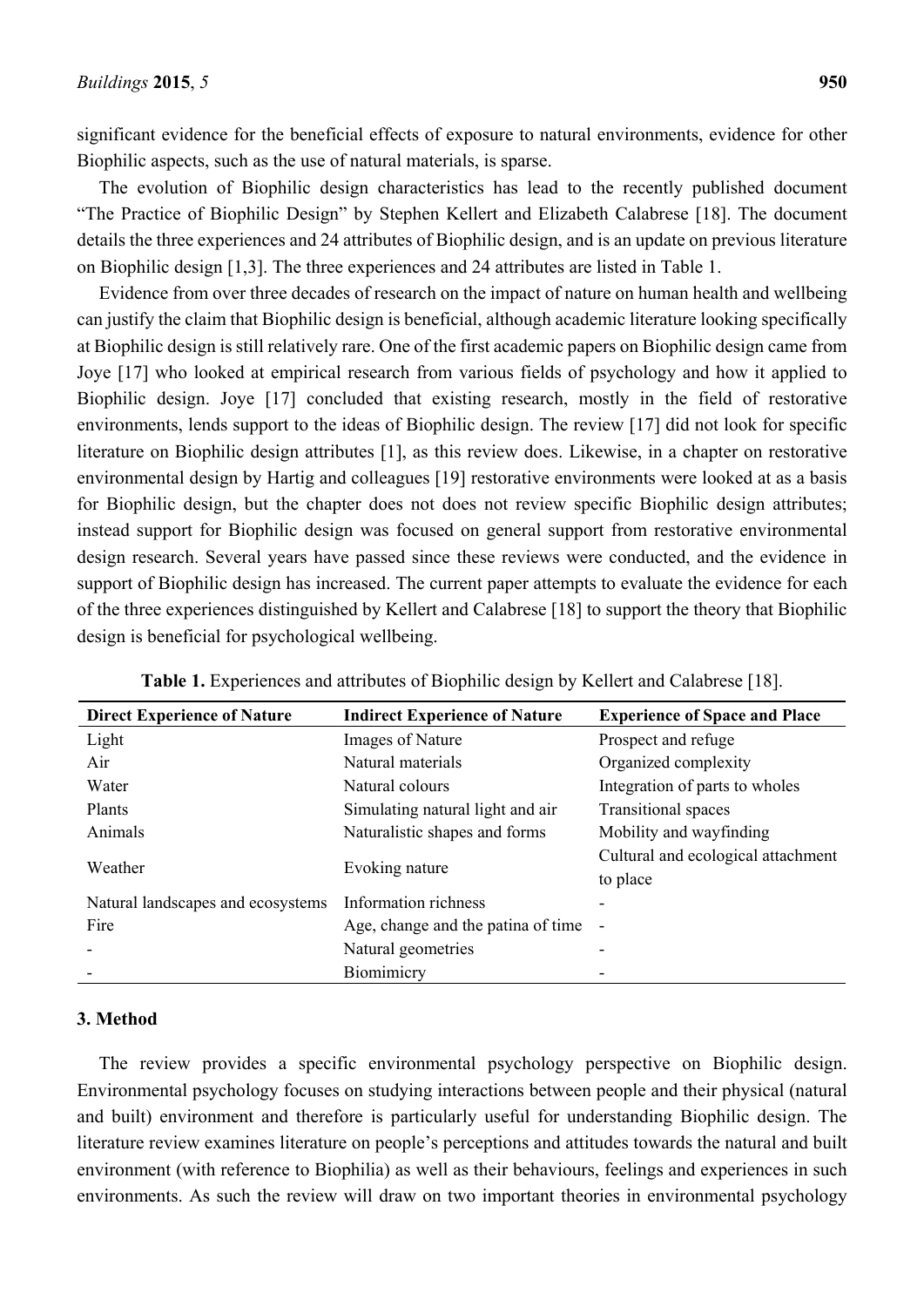literature: Attention Restoration Theory (ART) [9,13] and Stress Recovery Theory (SRT) [12] to examine the evidence for positive experiences in environments with natural elements. Scopus and PsychInfo were used to search for peer-reviewed, academic literature in the field of psychology. The review searched for evidence of positive effects of each of the three Biophilic experiences on a range of psychological outcomes such as improved cognitive functioning, reduced stress, and improved mood, which all contribute to improved health and wellbeing. Figure 1 details the search methodology for this narrative review. A vast amount of psychological literature was looked at for this review, which gives an overview of some of the key findings. It is not meant to be exhaustive but to provide an insight into the quality and quantity of evidence for each of the three Biophilic experiences as found in psychological literature.



**Figure 1.** Narrative review process.

## **4. Results**

The following section details the results of the psychological literature search on the three Biophilic design experiences. Some overlap exists between the independent variables (the 24 attributes) explored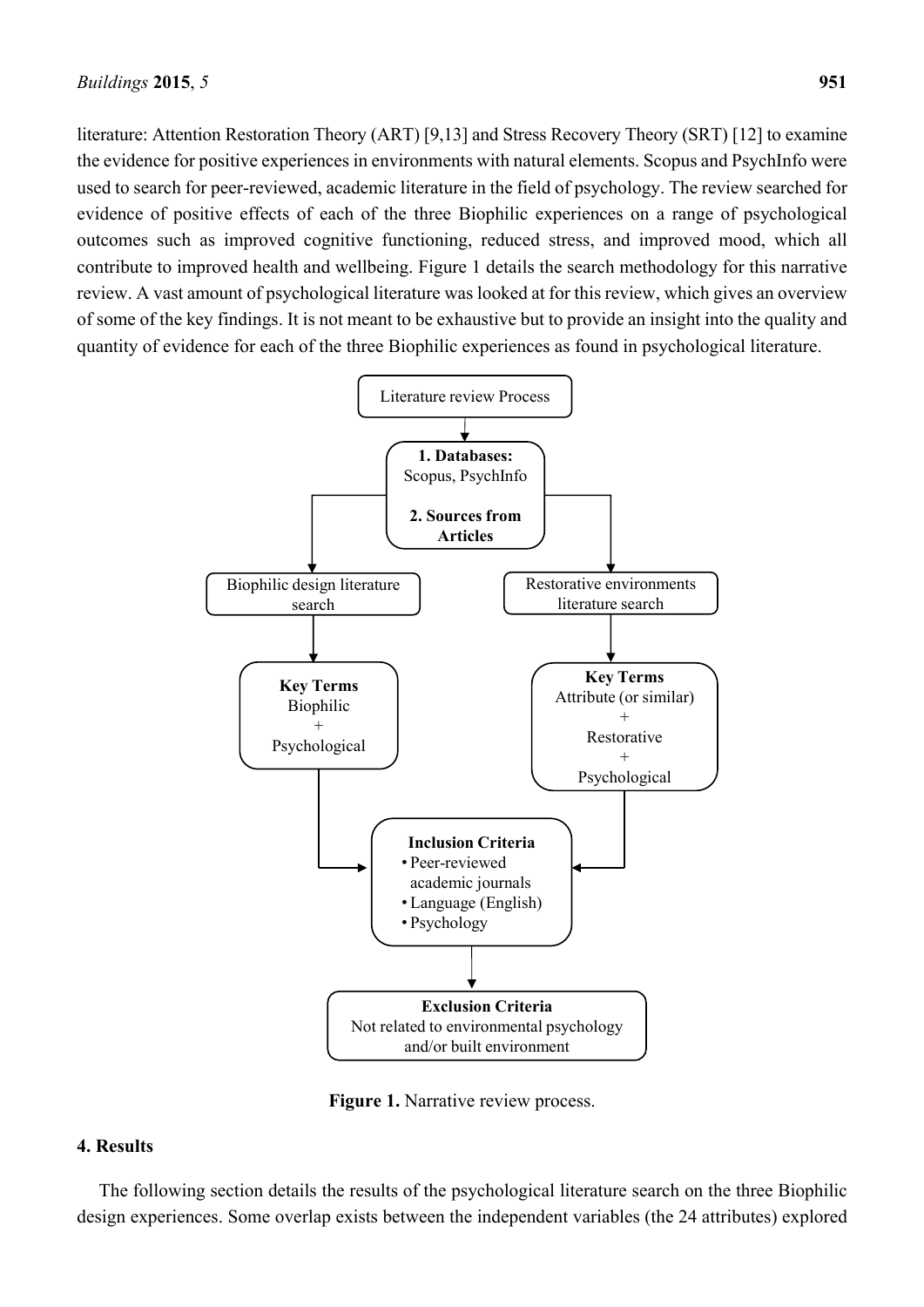in research and this was mentioned in the overlapping attributes. For example, water will be seen as being highly restorative in the built environment from both direct and indirect nature experience. Moreover, different natural elements often feature together in environmental design, making it difficult to distinguish clearly between different aspects of Biophilic design.

#### *4.1. Direct Experience of Nature*

The direct experience of nature experience and its relevant attributes yielded the most peer-reviewed research for this paper. The direct experience of nature means having a direct contact with nature and natural processes [18]. The eight Biophilic design attributes that are used in this experience are listed in Table 1. The most researched attributes in this experience category in psychological literature are the use of plants in the built environment and natural landscapes and ecosystems. Additionally, research from a restorative environments perspective was also found on natural day, light, water and weather. Literature exists on the wellbeing benefits of the other attributes but inclusion of them was outside the restorative environments focus of this review paper.

#### 4.1.1. Natural Light

Natural light has been promoted by various disciplines as being beneficial for wellness of building occupants, including psychology [20]. However, in the research for this paper few results were found that studied restorative environment research along with natural light. This may be due to the fact that a psychological theory on the benefits of natural light has yet to be described [21] although Beute and de Kort found that daylight was associated with perceived restorative potential [22]. Most of the research on the benefits of natural light is approached through a biological explanation, such as circadian rhythms and vitamin D production [21]. From a Biophilic view, humans evolved under natural, diurnal light conditions and therefore natural light and natural light processes should be preferred and most beneficial. From research on restorative environments, Zadeh and colleagues looked at the restorative potential of natural light and windows [23]. This quasi-experiment found that the availability of natural light and windows significantly improved mood and communication amongst nurses. Although the use of windows and natural light may be confounding, a study on children in a classroom in Sweden [20], found that children in rooms with daylight fluorescent lighting without windows had improved concentration when compared when compared with children in classrooms with no windows and conventional lighting. This study also lends support to the simulating natural light and air attribute in the indirect experience of nature category. Daylight spectrum lighting that changes throughout the day to mimic natural light, such as circadian lighting, could be a way to better reap the benefits of natural light.

#### 4.1.2. Water

Water has also been found to be restorative, both through views of water [12] and sounds of water [24]. Kaplan and Kaplan [9] note how preferred environments often have a view of water and this was also found in various other studies [25–27]. In fact, images of the urban environment that contained water were found to be even more preferred than nature images containing no water [26]. As with views to nature, the quality of water impacts the restorativeness, meaning that brown, dirty water will be less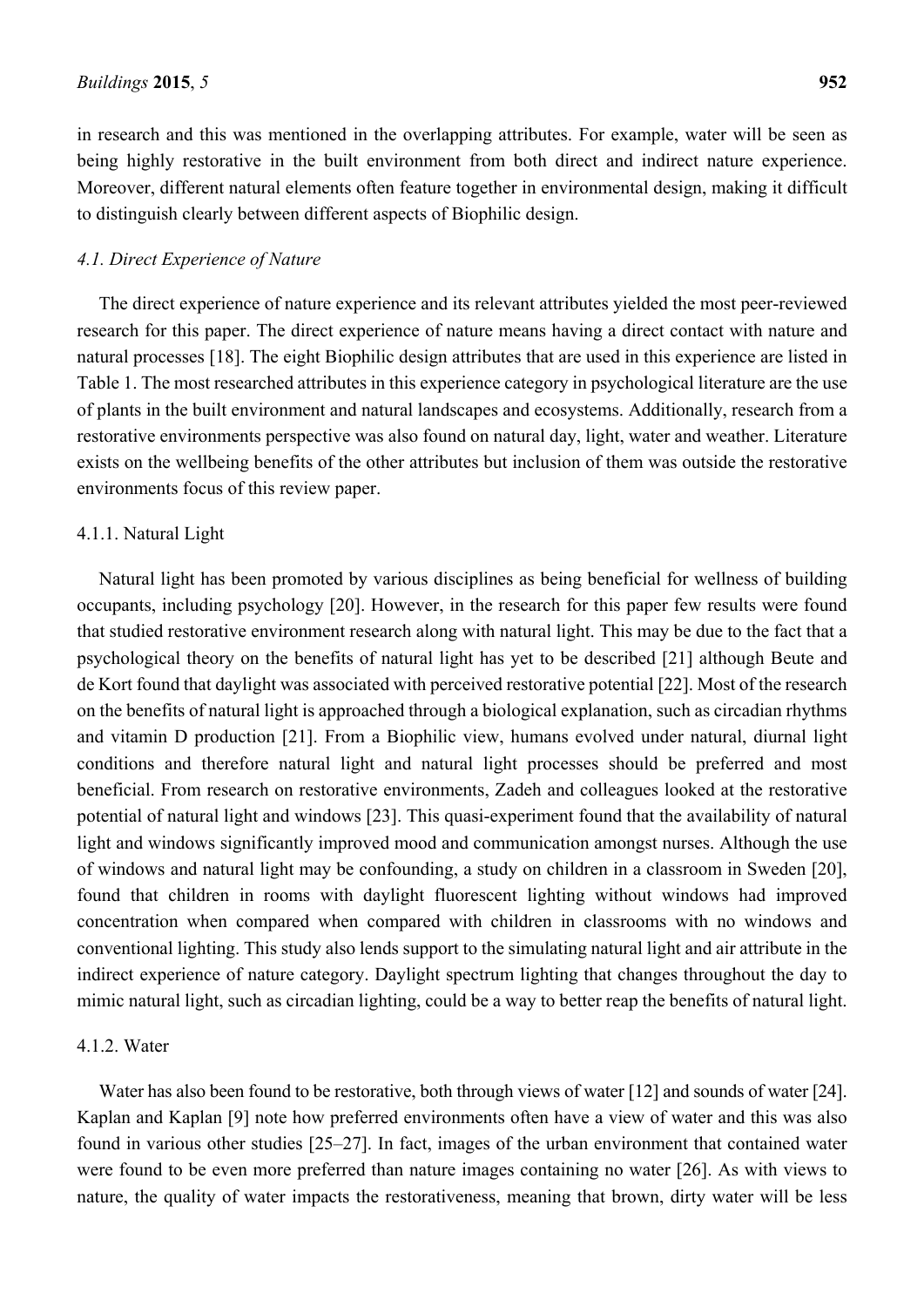restorative than clean water [26]. Incorporating clean water elements into the built environment has also been suggested by Ryan and colleagues [15] as a way to tap into the Biophilic benefits of water. Articles that have focused on the psychological benefits of water have noted that there is much research on the physiological benefits of water, however less so on the psychological wellbeing benefits. As part of the

4.1.3. Plants

to be restorative.

Plants have the ability to directly bring green, living nature into the indoor environment. Psychological studies have demonstrated the health and wellbeing benefits of placing plants inside. Bringslimark and colleagues [28] conducted a review of this evidence and concluded that plants have a beneficial effect on stress reduction and pain tolerance. In an earlier study, Larsen and colleagues [29] found that as the density of plants increased in an office setting, productivity decreased. At the same time, positive affect increased. This is in contrast to a more recent study by Nieuwenhuis and colleagues [30] who found that perceived and actual productivity increased for occupants in a green (including plants) office space when compared with a lean (minimalist) office space.

results of a systematic, meta-analysis conducted by Volker and Kistemann in 2011 [27], water was found

Although much research has been conducted on the health and wellbeing benefits of plants, little research has been done on the qualities of plants that humans prefer. In a study by Qin *et al.* [31], various plant types were tested to identify the most beneficial type of plant based on psychological and physiological assessment. The results indicate that small, green, lightly scented plants were the most optimal for health and wellbeing. Plants with red flowers were found to be fatiguing after a period of time [31]. This could be explained by research on colour and creativity, where red has been found to be beneficial on tasks that require concentrated attention [32].

#### 4.1.4. Weather

Academic literature on the role weather plays on psychological restoration is limited; however, there is some evidence supporting this attribute. In terms of this attribute in relation to the interior environment, the argument made by Kellert and Calabrase [18] is that there is importance for building occupants to maintain a connection to the exterior world, including its natural processes. People have been found to prefer sunnier weather and that this weather also is rated higher in terms of perceived restorativeness potential [22]. This lends support to the psychological restoration potential of the type daylight, depending on the levels of sunshine. Translating this to the built environment further supports the psychological benefits of natural light, while at the same time considering the quality of natural light that people are exposed to while indoors.

#### 4.1.5. Natural Landscapes and Ecosystems

The view of greenery from a window, which is listed under the natural landscapes and ecosystems attribute, has been shown in several studies as having beneficial effects on the wellbeing of building occupants. A major study by Ulrich [33] was on the benefits of green views when recovering from gallbladder surgery. Patients who were recovering in a room with views to green trees recovered faster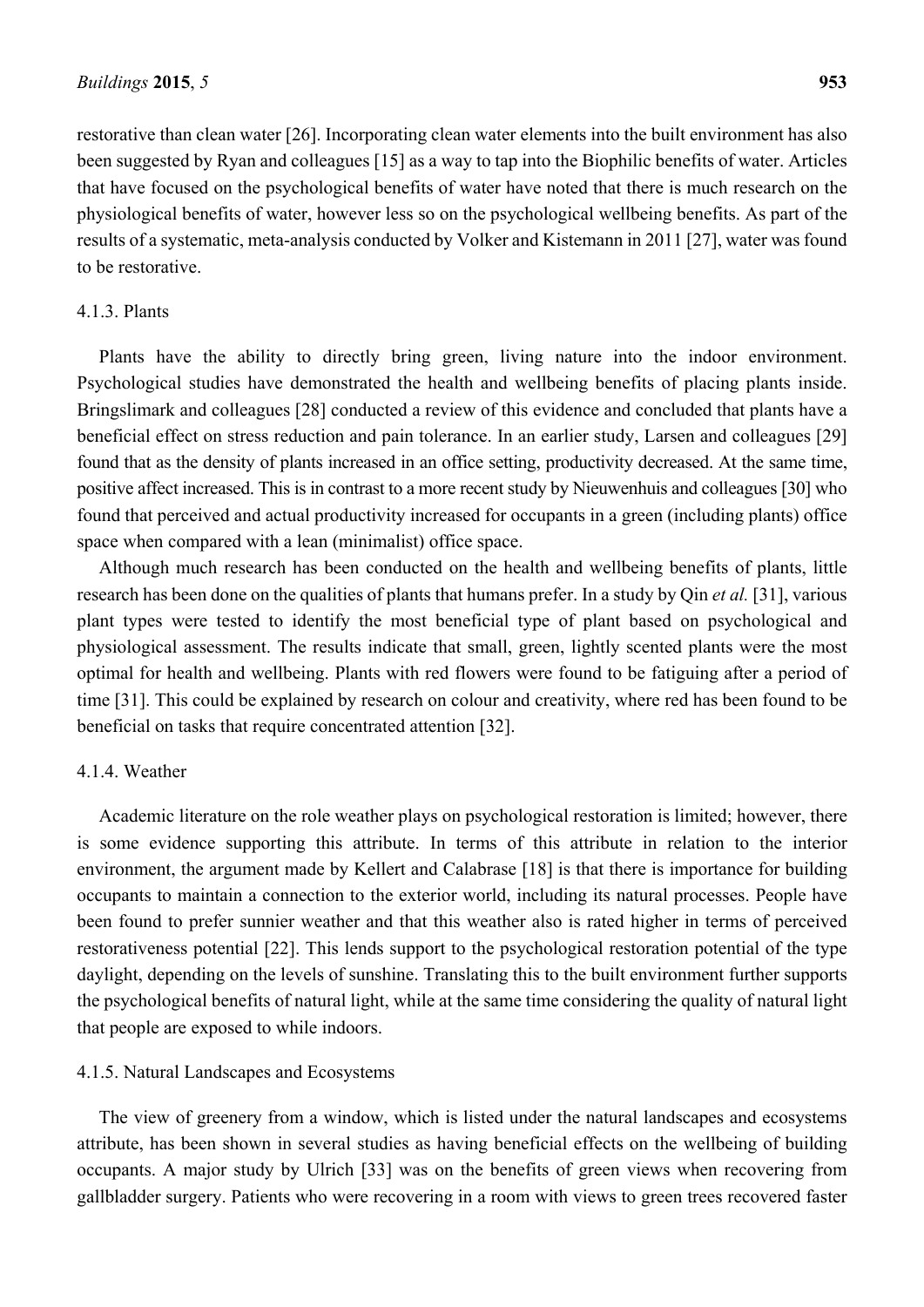and required less pain medication than patients whose view was of a brick wall. This is a good indication that in the built environment context, the type of view does matter. The type of view was also found to be of importance in a study by Felsten [34]. More in depth-results of this paper will be discussed in the images of nature attribute. However, Felsten found that a mundane view of nature during the late Fall was less restorative than a simulated view of nature containing water and more dramatic nature [34]. This study again points to the significance of understanding the restorative potential of a natural view, especially in climates and seasons where lush, green nature is unavailable.

In areas where an urban environment is the limiting factor towards viewing green nature, the availability of green roofs have been found to be restorative. The extent of restorative potential depends on the type of vegetation, with a popularly used vegetation type, sedum, being viewed as not being significantly more restorative than non-vegetated roofs [35]. The authors note that the sedums used on the pitched, residential roof were not green but rather reddish, which may have affected the appraisal of the roof [35]. In a recent study of the micro-restorative potential of flat green roofs, white flowering, green roofs were found to provide a micro-restorative effect on attention after only 40 s of viewing the roof [36]. The authors of this study noted that they compared a white flowering flat green roof with a barren grey roof; whether the largest effect of the roof was due to the greenness or white flower aspect remains to be studied.

### *4.2. Indirect Experience of Nature*

The second experience proposed by Kellert and Calabrese [18] is the indirect experience of nature. This experience is important, as direct contact with nature may not be possible in every design situation, such as in certain medical environments, and looks at representation of nature in the built environment. This experience has ten attributes, which can be found in Table 1.

#### 4.2.1. Images of Nature

The use of images of nature in the built environment has been widely investigated in environmental psychology. Images of nature have been found to be as stress reducing as actual views of nature in certain circumstances [37]. Building occupants' need for human interaction with nature is so strong that office workers have been found to compensate for a lack of nature exposure by adding images of nature to the office environment [38]. By incorporating permanent Biophilic features into the built environment, designers can ensure that everyone reaps the benefits with contact to nature, and not just occupants that feel comfortable with personalizing their space, or those who have the ability to do so. In an environment where direct exposure may not be possible, such as a sterile medical environment, images of nature can provide a connection to the natural world for both patients and medical professionals.

Images of nature can even be more restorative than the view of real nature, depending on the content of the image and the view of nature. Using Attention Restoration Theory (ART) as a framework, Felsten [34] asked students to imagine they were mentally fatigued and to rate various images on their perceived restorative potential. Felsten [34] found that students perceived mural views of nature with water as the most restorative, even more than actual views of nature through a window of what Felsten calls "mundane nature" [34], meaning that the trees were devoid of leaves, since it was late Autumn.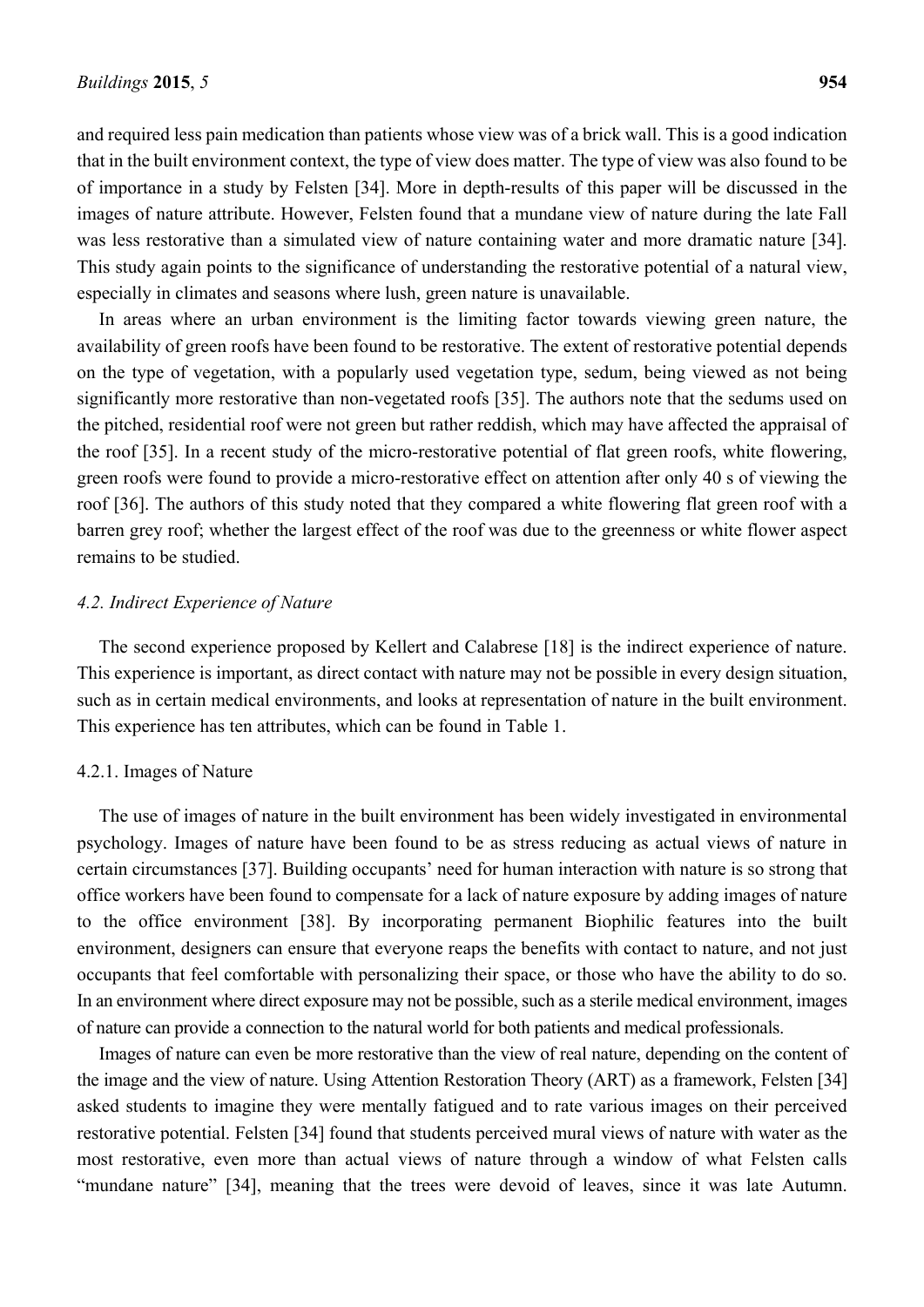Therefore, images of nature may have a large role in environments where exterior views with lush nature may not be possible, due to seasons, adjacent buildings, or external environment.

#### 4.2.2. Natural Materials

Natural materials are another Biophilic attribute that falls into this experience but this attribute has received limited attention in academic research from a psychological perspective. The limited research demonstrates that the amount and type of material is important for perceived restorative quality and preference. Nyrud and colleagues [39] manipulated images of a patient hospital room with different quantities and layouts of wood, using wood that was commonly used in the Norwegian building industry, which was the location of the study. The amount of wood in a patient room that was most preferred was an intermediate amount, with the floor, one wall and furniture being made of wood. An entire wood surfaced room and a room with no wood were the least preferred amongst respondents [39]. Although the respondents had the same overall preference, there were differences, with physicians providing overall higher ratings for the images than nurses [40]. The results of this study again demonstrate that the amount and type of Biophilic feature, as well as the target audience, needs to be considered in design. In terms of other research on natural materials, for this paper wood was the only material found that was related to Biophilic design research. This provides an opportunity to investigate other materials, such as natural stone, various clays, strawbale, hemp and other types of wood. Materials that are indigenous to a building location could also be further investigated.

## 4.2.3. Natural Geometries

This attribute primarily deals with fractals, although also includes other natural geometries such as the Fibonnaci sequence as well [18]. The study of fractals offers an explanation as to why humans are restored by nature. Fractals occur when a pattern repeats itself as it gets smaller or larger, what Joye [17] refers to as "self-similarity". Kellert [1] notes that some notable historical buildings contain fractals, which includes Gothic architecture, notably cathedrals [17]. Fractals have been found in many natural elements, for example the romanesco broccoli. This could be an explanation as to why natural environments are often preferred over built ones [40] or why fractals have been used in historical architecture.

#### *4.3. Experience of Space and Place*

The third and final experience, the experience of space and place, relates to the spatial elements of the natural environment and how to replicate it into the built environment [18]. There are six attributes in this experience, which are listed in Table 1. Based on the review of psychological literature on restorative environments, three attributes will be discussed.

#### 4.3.1. Prospect and Refuge

There has been work done on prospect refuge theory, however not in relation to restorative environments [41–43]. One study on prospect and refuge in relation to restorative environments was found for this paper [44]. The study was done in the natural world and did not use the built environment, much like many of the previously cited studies related to restorative environments. Nature that is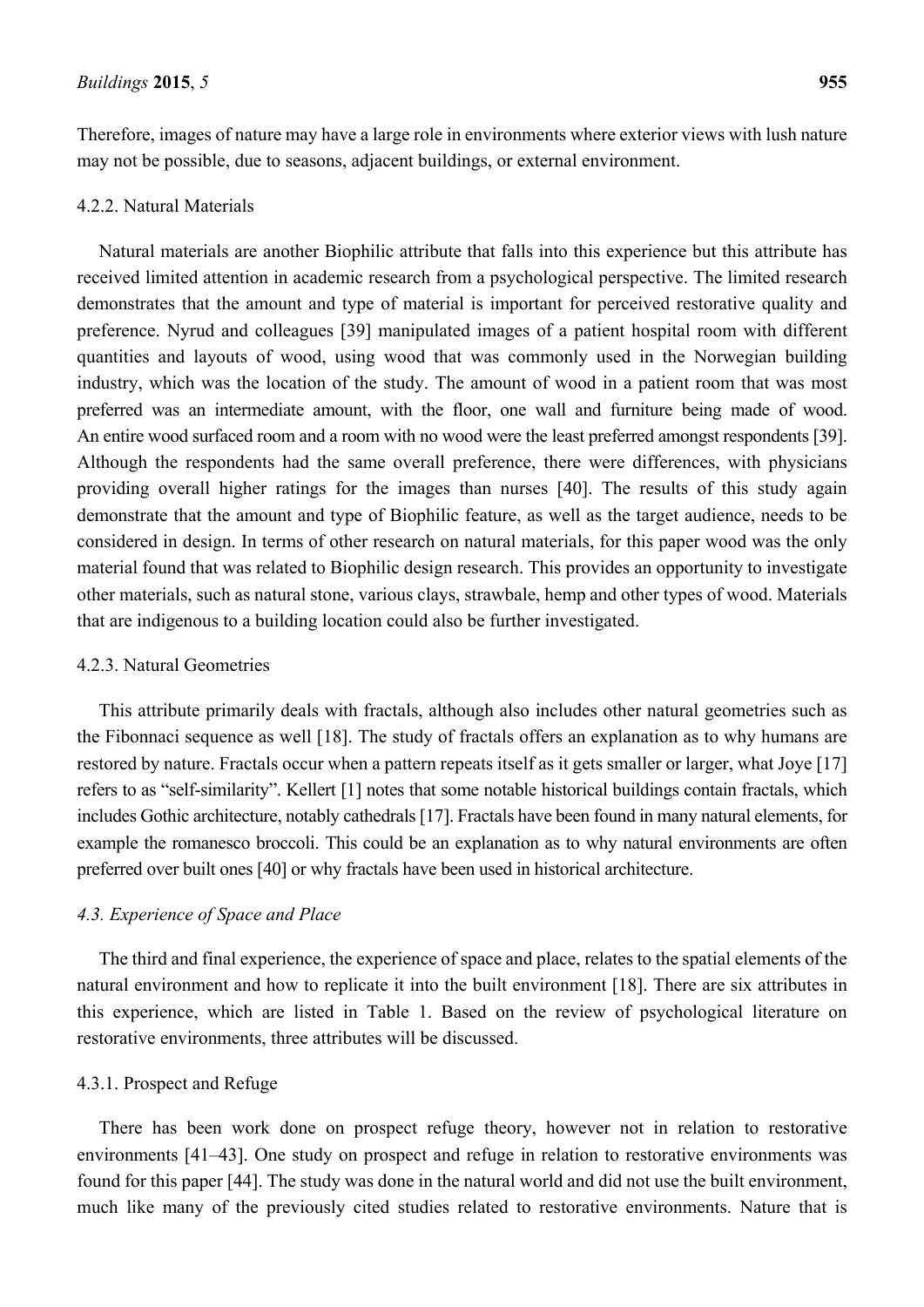non-threatening is thought to be restorative and this can be applied to the built environment context as well. Results from this study demonstrated that nature with high levels of views and low levels of prospect were deemed restorative; nature with low level of views and high levels of prospect were not. Although being in nature may have the potential of being more threatening than a controlled environment in a building, the authors attribute the results in part to wayfinding, which has been studied in the built environment context. Wayfinding is the ease at which a person can manipulate an environment. When a person has problems finding their way, their levels of stress rise [45].

#### 4.3.2. Cultural and Ecological Attachment to Place

Another attribute proposed by Kellert and Calabrese [18] in this experience is cultural and ecological attachment to place. Place attachment is an area of research in environmental psychology that "refers to the sense of rootedness people feel toward certain places, a phenomenon sometimes called a sense of place" [45]. The work that is relevant here is work on favourite places, which have been associated with place attachment and restoration. But this work is conducted by only a handful of authors namely Korpela [46,47] and Hartig [47]. Places that are perceived to be highly restorative have been found to have strong place attachments for people [48]. In relation to this, in a 10-month longitudinal study, natural environments, most likely due to their ability to afford restoration, have been found have a stronger attachment as a favourite place [46]. An application of this with regards to Biophilic design or built environments that incorporate nature was not found for this paper. Although the literature on favourite places suggests that there is a link between place attachment and restoration this is highly subjective and an experience that develops over time and perhaps not something that is simple to design.

It must also be noted that restorative environments do not need to be natural, which agrees with Gifford and McGunn's statement [11] that Biophilic design falls under a larger umbrella of restorative design, and not necessarily vice versa. In a purely restorative environments context, Ouellette, Kaplan and Kaplan [49] looked at a monastery as a restorative environment using ART as a framework and found that the monastery served as a restorative experience. Through self-reports of the study's participants, the environment was noted as being restorative due to the soft fascinating elements of the architecture, in agreement with ART. This could be applied to other environments as well, such as the home. This does not take away from the benefits of Biophilic design. Literature, as identified in this paper, on the benefits of incorporating nature in the built environment would suggest that while other environments can be restorative, incorporating Biophilic attributes in to these same environments might only increase the restorative potential of the environment.

#### **5. Individual Differences**

Individuals may respond differently to Biophilic elements, which need to be considered in Biophilic design. Van den Berg and ter Heijne [50] found that male individuals and those that are higher sensation seeker respond more positively to threatening encounters in nature than females and those that are lower sensation seeker. Also found by Van den Berg and ter Heijne [50] was that any type of nature could yield fear. This can be translated into the built environment, notably with environments that have high prospect but cause some people who are fearful of heights to become stressed. Another individual difference is that not everyone actually likes nature [51] and that this should be considered in design. In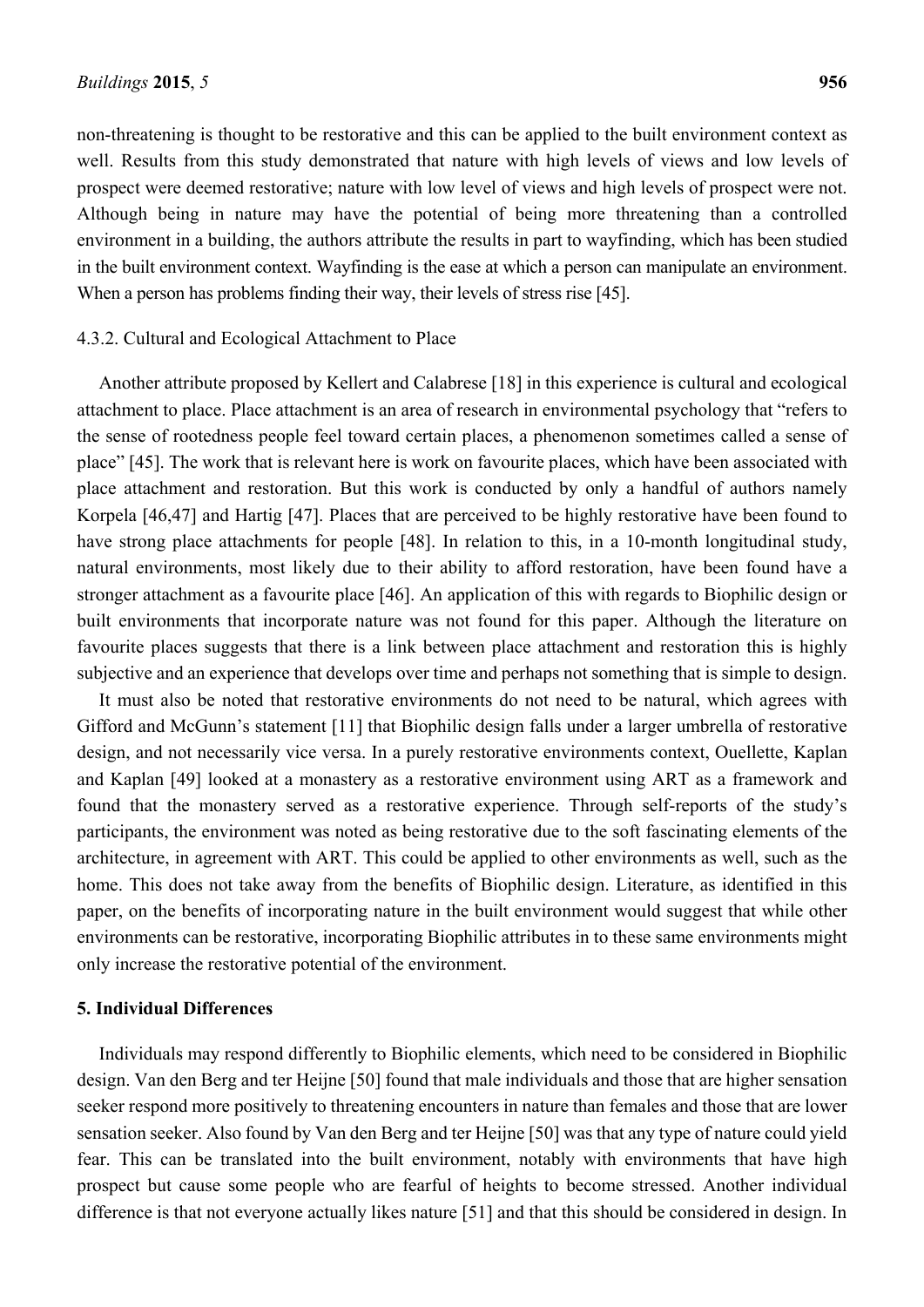this study, Bixler and Floyd also note that this may be due to people being used to a building environment, where the environment is relatively controlled [51]. Biophilic design may increase the likeability of nature by more exposure to natural processes and elements in a controlled environment. This can increase a person's connection to nature [52] and may encourage them to engage more in wilderness nature.

Individual differences in the built environment context have also yielded significant results. In a study by Kweon and colleagues [53], images of abstract and nature art produced significant decrease in anger and stress in male office workers, but not female. The abstract art used in the study was Biophilic in nature, which was noted by the authors as explaining the results, since previous research had indicated that abstract art was distracting [53]. Differences between genders in restorative environments were also found by Shibata and Suzuki [54], where females demonstrated improved performance when plants were incorporated into the room when compared with males. In both studies, context is important, where the type of task [54] and environment may play a large role in the different outcomes by gender. This can be used by designers when considering Biophilic design by understanding the type of task and stressors that people will experience in their environment.

#### **6. Current Trends in Biophilic Design**

Although much research on restorative environments has focused on the visual sense, recent research in the field of restorative environments has yielded a shift from the visual sense to the auditory sense and olfactory senses. This shift supports Kellert and Calabrese's statement that the experience of nature is multisensory [18]. Referring back to the study by Qin and colleagues [31] on the use of plants, the type of plants that were most highly rated as restorative were those that were slightly fragrant. Additionally, the sound of bird song [55] and nature sounds including water has been perceived to be highly restorative [24].

Part of the complexity of Biophilic design is that although much research has been done on the individual elements of Biophilic design (e.g., Plants, images of nature, and natural light) the combinations of elements has received little attention in research. The first longitudinal study on a Biophilic-designed space that incorporates various elements of Biophilic design is currently underway in Australia [16]. The study looks at natural light, plants, natural ventilation, prospect and views, use of non-synthetic materials, recycled materials, and an open-plan workspace. The space that is being studied is a work-site construction office and the first paper of the two-year study was published using three months of data. The preliminary results after three months indicate that the various benefits of Biophilic design are being realized in the space. This includes reduced stress, improved productivity, and improved wellbeing, which all fall under the benefits of being in a restorative environment as well.

As stated by Kellert [1], Biophilic design works with low-impact environmental design to create buildings that are what he calls restorative environmental design, which are not to be confused with restorative environments which is a focus in this paper. With the current focus on green building design, Biophilic design attributes have an opportunity to enhance green building design strategies. Biophilic design is incorporated into the Living Building Challenge [4] which is perhaps the most progressive green building rating system on the market, and in order for a building to achieve "Living" certification, it must meet the requirements for each of the 20 imperatives, including Imperative 09 Biophilic Environments. Imperative 09 requires that the design team look at the six Biophilic elements as proposed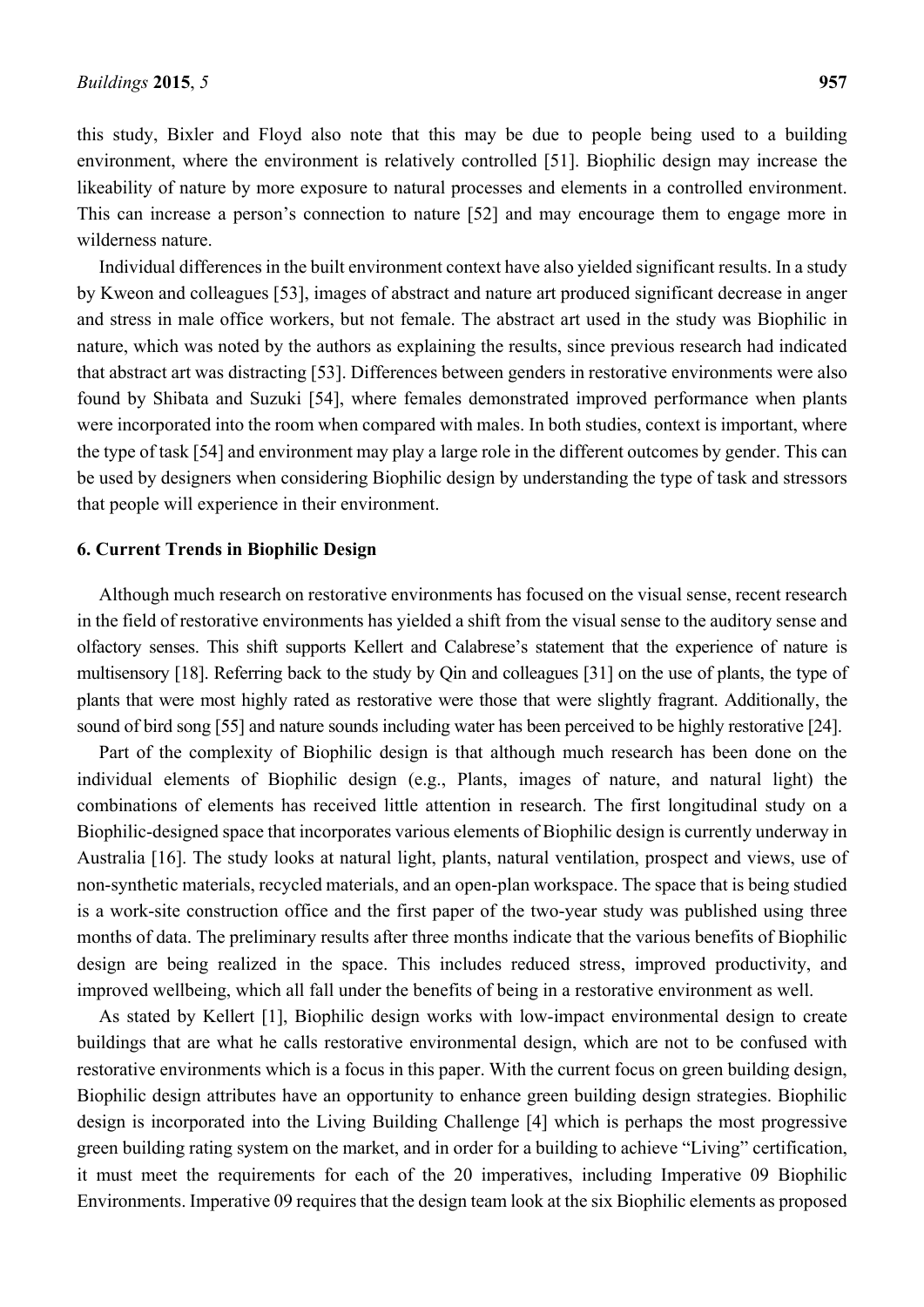Imperative 19, Beauty and Spirit. Imperative 16 ensures projects do not impede upon natural light, fresh air, or disturb natural waterways on adjacent developments and people (Attributes 1, 2 and 3; see Table 1), while Imperative 19 ensures that projects integrate elements that are pleasing for people, which could include cultural and spiritual celebration (Attribute 24; see Table 1).

The WELL Building Standard is a brand new rating system that was launched in 2014 and focuses on the human health and wellbeing in the built environment [5]. This standard includes two areas that are dedicated to Biophilic design, one compulsory and the other optional, with the compulsory area being modelled after the LBC Imperative 09, Biophilia. Other areas in the system exist that tap into Biophilic design as well, such as areas that focus on providing outdoor air, on-site food production, daylight and circadian lighting, as well as the potential for other areas as well. This is a positive step towards integrating more Biophilic design principles in the built environment.

In another recent publication on Biophilic design, Terrapin Bright Green synthesize the concepts put forth by Kellert [1], Cramer and Browning [56] and others and propose 14 patterns of Biophilic design in order to help aide designers in creating Biophilic space [15]. This is a good start and opportunity for designers who are looking for design advice to go when searching for Biophilic design strategies.

Biophilic design does not need to follow a rating system in order to be successful. The most important aspect of Biophilic design is tapping into the innate connection humans have with the natural world and ensuring that people feel this connection while inside. Historical evidence supporting this design philosophy dates back millennia [57]; well before the establishment of a rating system and even current buildings may have Biophilic design properties without being labelled as such. The benefit of incorporating Biophilic design into a rating system is that rating systems have the ability to shift the conversation in the building industry. This has been seen in recent years with green building rating systems, such as the Leadership in Energy and Environmental Design (LEED) and Building Research Establishment Environmental Assessment Methodology (BREEAM) rating systems [58]. As it stands right now, WELL is extremely new and already much talked about, collaborating with the United States and Canada Green Building Councils [59] and the LBC is only growing in uptake, with eight projects having achieved "Living" certification since its inception in 2006. By identifying rating systems that directly use Biophilic design in them, the point of this section is only to inform of industry uptake in Biophilic design directly; this does not mean that this is the only way to achieve a Biophilic space.

## **7. Conclusions**

A review of Biophilic design from a restorative environment perspective yielded many results demonstrating the benefits of Biophilic design for human wellbeing. It is acknowledged that the review is by no means exhaustive and some of the attributes that have been proposed by Kellert [1] may have been studied in areas of literature, inside and outside of psychology, and are not included in this paper. However, the majority of work on Biophilic design refers to environmental restoration theory as an underlying basis. As such this review focused on psychological literature examining the evidence for the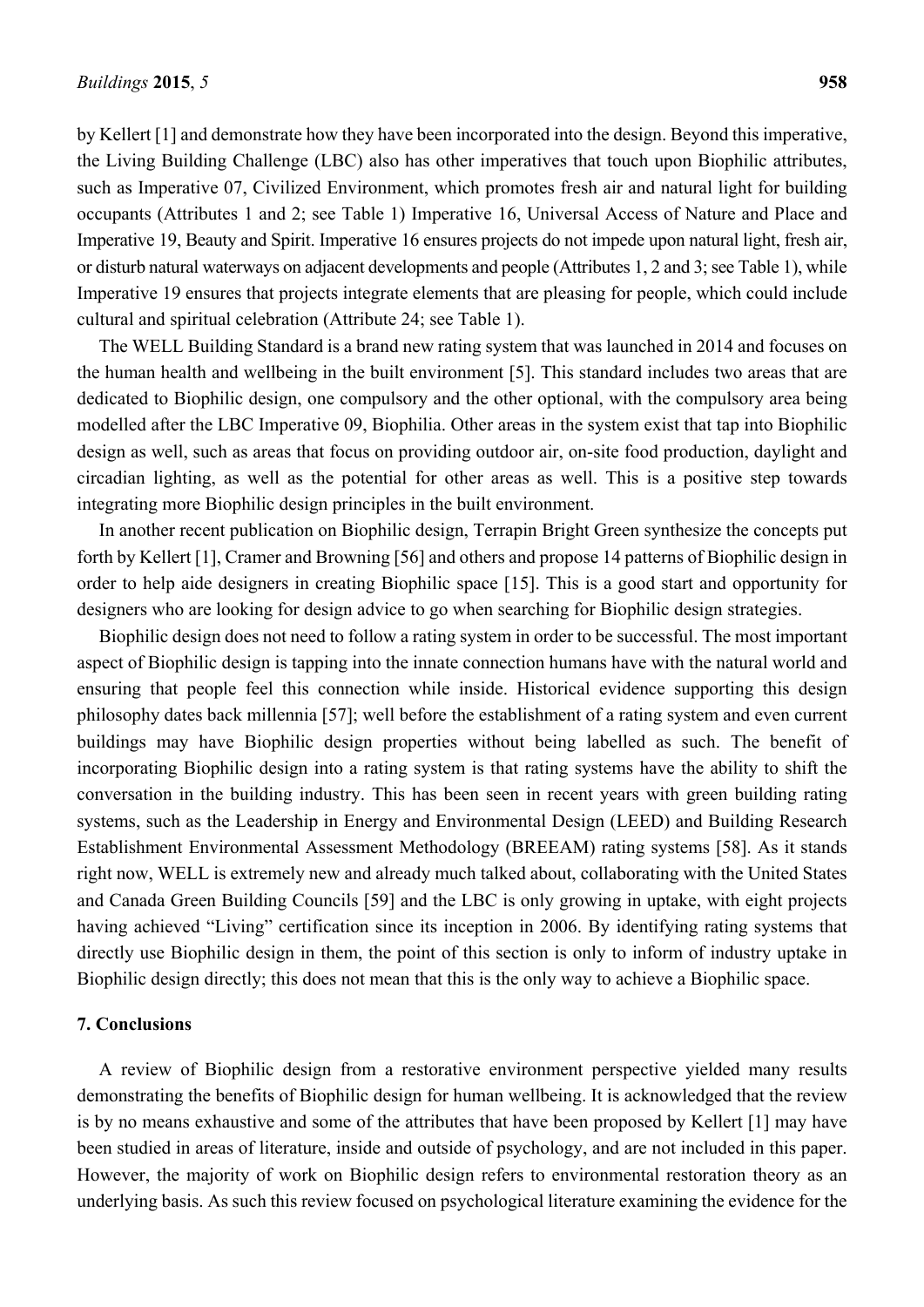restorative qualities of being Biophilic attributes, or the extent to which the presence of such elements in a built environment can help foster recovery of stress and mental fatigue. Empirical evidence supports the use of plants, water, wood, *etc.*, in creating spaces that provide an opportunity for human wellbeing. Three additional points need to be made in response to this review:

#### *7.1. Biophilic Design is not a One Size Fits all Approach*

Like many design philosophies, Biophilic design strategies need to be employed in consideration with the building occupants, location, and function. There may be a threshold for the amount of plants and the type of plants that will be beneficial for certain human activity. For productivity, a room with too many plants may decrease productivity while improving affect [29]. A room with many red plants may be psychologically draining on the occupants or can be beneficial for short-term concentrated attention [31]. Restoration does not need to happen at all times; it is situational and contextual, meaning that the needs for a Biophilic home surrounded by green nature will be different from those of a Biophilic office in a central, extremely densely developed urban environment. Sometimes nature and replications of nature is not restorative and therefore stressful for humans [44], and when applying Biophilic principles into the built environment, this needs to be considered. Finally, some environments can be restorative that are not necessarily filled with plants [49].

Individual differences between building occupants also need to be considered. Men and women react differently to images of nature, with men showing a marked decrease in anger [53]. Further individual differences may also play a role but have not been studied much.

#### *7.2. Suggested Areas for Further Research in Restorative Environments*

Although nature is multisensory, the vast amount of research on restorative environments depends on the visual aspects of nature. This is changing as research is looking at other senses with regards to restorative potential, however for this review, much of the literature found depended on the visual sense. The Biophilia hypothesis would suggest that much of nature and its processes are beneficial for humans and therefore, restorative. This would include natural light, natural and indigenous materials, *etc.* and all the human senses. However academic work for certain attributes, such as natural light and natural materials, and their link to restoration was limited. As called for in other works cited in this review, more research is needed in other areas of restorative environments, which is currently dominated by greenery.

#### *7.3. Suggested Areas for Further Research on Biophilic Design*

There is a need for a systematic review of the literature perhaps broadening it out to a wide range of literature in psychology, health, planning, architecture and engineering. There is also a need to understand more about the specific contribution of different design features not only in terms of wellbeing—as was the focus of this review—but also in terms of sustainability, and to better understand how different factors work together to achieve positive outcomes and optimize building design.

While individual attributes of Biophilic design have been studied on their own, there has been little research on the various combinations of proposed attributes. Do plants and natural materials have a larger impact than plants and water? Does natural light have a larger impact on attention than plants?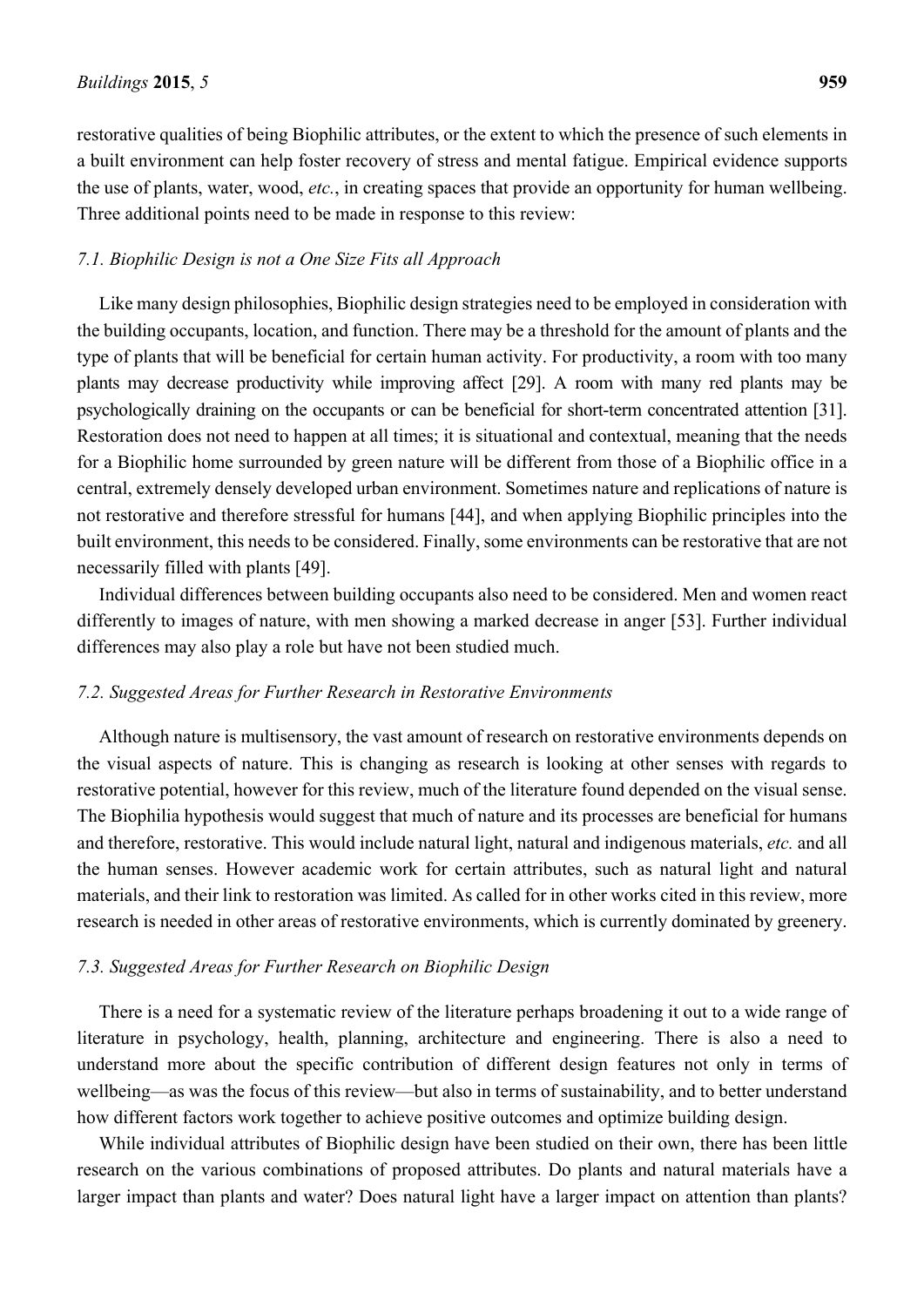How is research on natural light and concentration in school children coincided with ART and SRT? There are so many exciting areas of future research on this topic and that of restorative environments, which will yield a greater understanding of the mechanisms and potential for design based on a Biophilic design philosophy.

# **Acknowledgments**

The authors would like to thank Stephen Kellert and Elizabeth Calabrese for granting permission to use Table 1, experiences and attributes of Biophilic Design, from their work, The Practice of Biophilic Design.

# **Author Contributions**

This paper is related to current MSc research by Kaitlyn Gillis on Biophilic design through the department of Environmental Psychology at the University of Surrey. Kaitlyn Gillis was the primary contributor to this paper. Birgitta Gatersleben provided invaluable guidance and knowledge in the form of paper organization, content contributions and revisions.

# **Conflicts of Interest**

The authors declare no conflict of interest.

## **References**

- 1. Kellert, S.R. Dimensions, Elements, and Attributes of Biophilic Design. In *Biophilic Design: The Theory, Science, and Practice of Bringing Buildings to Life*; Heerwagen, J., Mador, M., Eds.; Wiley: Hoboken, NJ, USA, 2008.
- 2. Wilson, E.O. *Biophilia*; Harvard University Press: Cambridge, MS, USA, 1984.
- 3. Kellert, S.R. *Building for Life: Designing and Understanding the Human-Nature Connection*; Island Press: Washington, DC, USA, 2005.
- 4. Living Building Challenge<sup>SM</sup> 3.0: A Visionary Path to a Regenerative Future. Available online: https://living-future.org/sites/default/files/reports/FINAL%20LBC%203\_0\_WebOptimized\_low.pdf (accessed on 5 August 2015).
- 5. WELL Building Standard Resources. Available online: http://www.wellcertified.com/standard (accessed on 5 August 2015).
- 6. Terrapin Collaborates with Organizations to Challenge Assumptions and Develop Solutions that Lead to Improved Environmental and Financial Performance through Research, Planning, Guidelines, and Product Development. Available online: http://www.terrapinbrightgreen.com/ (accessed on 20 June 2015).
- 7. Humman Spaces. Available online: http://www.terrapinbrightgreen.com (accessed on 23 August 2015).
- 8. Bowler, D.; Buying-Ali, L.; Knight, T.; Pullin, A. The Importance of Nature for Health: Is There a Specific Benefit of Contact with Green Space? Available online: http://www.environmentalevidence. org/wp-content/uploads/2014/07/SR40.pdf (accessed on 6 July 2015).
- 9. Kaplan, R.; Kaplan, S. *The Experience of Nature: A Psychological Perspective*; Cambridge University Press: Cambridge, UK, 1989.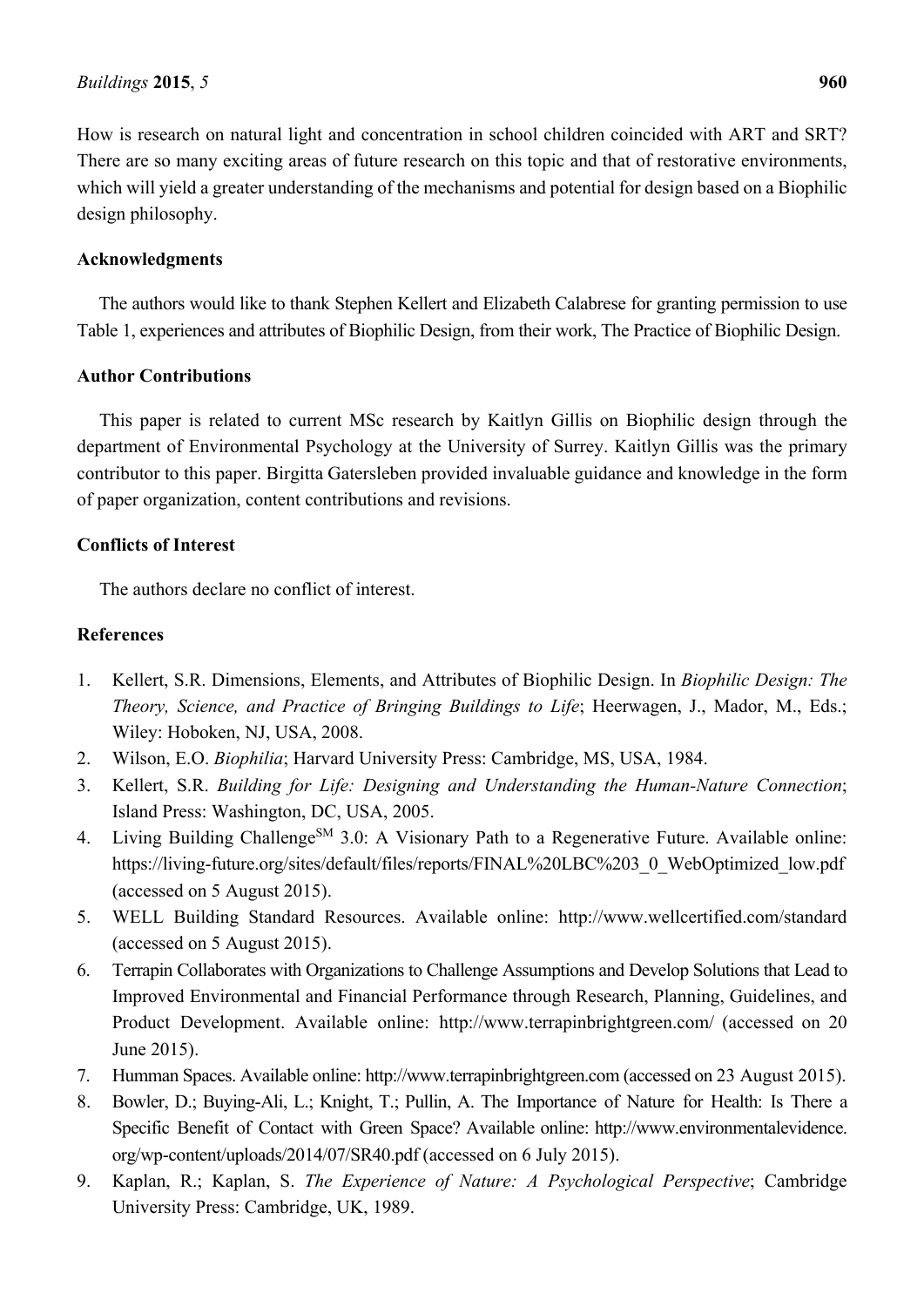- 10. Joye, Y.; van den Berg, A.E. Restorative environments. In *Environmental Psychology: An Introduction*; Steg, L., van den Berg, A.E., de Groot, J.I.M., Eds.; Wiley: Hoboken, NJ, USA, 2012.
- 11. Gifford, R.; McGunn, L.J. Appraisals of built environments and approaches to building design that pomote well-benig and healthy behavior. In *Environmental Psychology: An Introduction*; Steg, L., van den Berg, A.E., de Groot, J.I.M., Eds., Wiley: Hoboken, NJ, USA, 2012.
- 12. Ulrich, R.S.; Simons, R.F.; Losito, B.D.; Fiorito, E.; Miles, M.A.; Zelson, M. Stress recovery during exposure to natural and urban environments. *J. Environ. Psychol.* **1991**, *11*, 201–230.
- 13. Kaplan, S. The restorative benefits of nature: Toward an integrative framework. *J. Environ. Psychol.* **1995**, *15*, 169–182.
- 14. Hartig, T.; Evans, G.W.; Jamner, L.D.; Davis, D.S.; Gärling, T. Tracking restoration in natural and urban field settings. *J. Environ. Psychol.* **2003**, *23*, 109–123.
- 15. Ryan, C.O.; Browning, W.D.; Clancy, J.O.; Andrews, S.L.; Kallianpurkar, N.B. Emerging nature-based parameters for health and well-being in the built environment. *Int. J. Archit. Res.* **2014**, *8*, 62–75.
- 16. Gray, T.; Birrell, C. Are biophilic-designed site office buildings linked to health benefits and high performing occupants? *Int. J. Environ. Res. Public Health* **2014**, *11*, 12204–12222.
- 17. Joye, Y. Architectural lessons from environmental psychology: The case of biophilic architecture *Rev. Gen. Psychol.* **2007**, *11*, 305–328.
- 18. Kellert, S.R.; Nature by Design: The Practice of Biophilic Design. Available online: http://humanspaces.com/2015/06/01/nature-by-design-the-practice-of-biophilic-design/ (accessed on 23 August 2015).
- 19. Hartig, T.; Bringslimark, T.; Patil, G.G. Restorative Environmental Design: What, When, Where and for Whom? In *Biophilic Design: The Theory, Science, and Practice of Bringing Buildings to Life*; Kellert, S.R., Heerwagen, J., Mador, M., Eds.; Wiley: Hoboken, NJ, USA, 2008.
- 20. Küller, R.; Lindsten, C. Health and behavior of children in classrooms with and without windows. *J. Environ. Psychol.* **1992**, *12*, 305–317.
- 21. Beute, F.; de Kort, Y.A.W. Salutogenic effects of the environment: Review of health protective effects of nature and daylight. *Appl. Psychol. Health Well-Being* **2014**, *6*, 67–95.
- 22. Beute, F.; de Kort, Y.A.W. Let the sun shine! Measuring explicit and implicit preference for environments differing in naturalness, weather type and brightness. *J. Environ. Psychol.* **2013**, *36*, 162–178.
- 23. Zadeh, R.S.; Shepley, M.M.; Williams, G.; Chung, S.S.E. The impact of windows and daylight on acute-care nurses' physiological, psychological, and behavioral health. *Health Environ. Res. Des. J.* **2014**, *7*, 35–61.
- 24. Alvarsson, J.J.; Wiens, S.; Nilsson, M.E. Stress recovery during exposure to nature sound and environmental noise. *Int. J. Environ. Res. Public Health* **2010**, *7*, 1036–1046.
- 25. Wilkie, S.; Stavridou, A. Influence of environmental preference and environment type congruence on judgments of restoration potential. *Urban For. Urban Green.* **2013**, *12*, 163–170.
- 26. White, M.; Smith, A.; Humphryes, K.; Pahl, S.; Snelling, D.; Depledge, M. The importance of water for preference, affect, and restorativeness ratings of natural and built scenes. *J. Environ. Psychol.* **2010**, *30*, 482–493.
- 27. Völker, S.; Kistemann, T. The impact of blue space on human health and well-being–Salutogenetic health effects of inland surface waters: A review. *Int. J. Hyg. Environ. Health* **2011**, *214*, 449–460.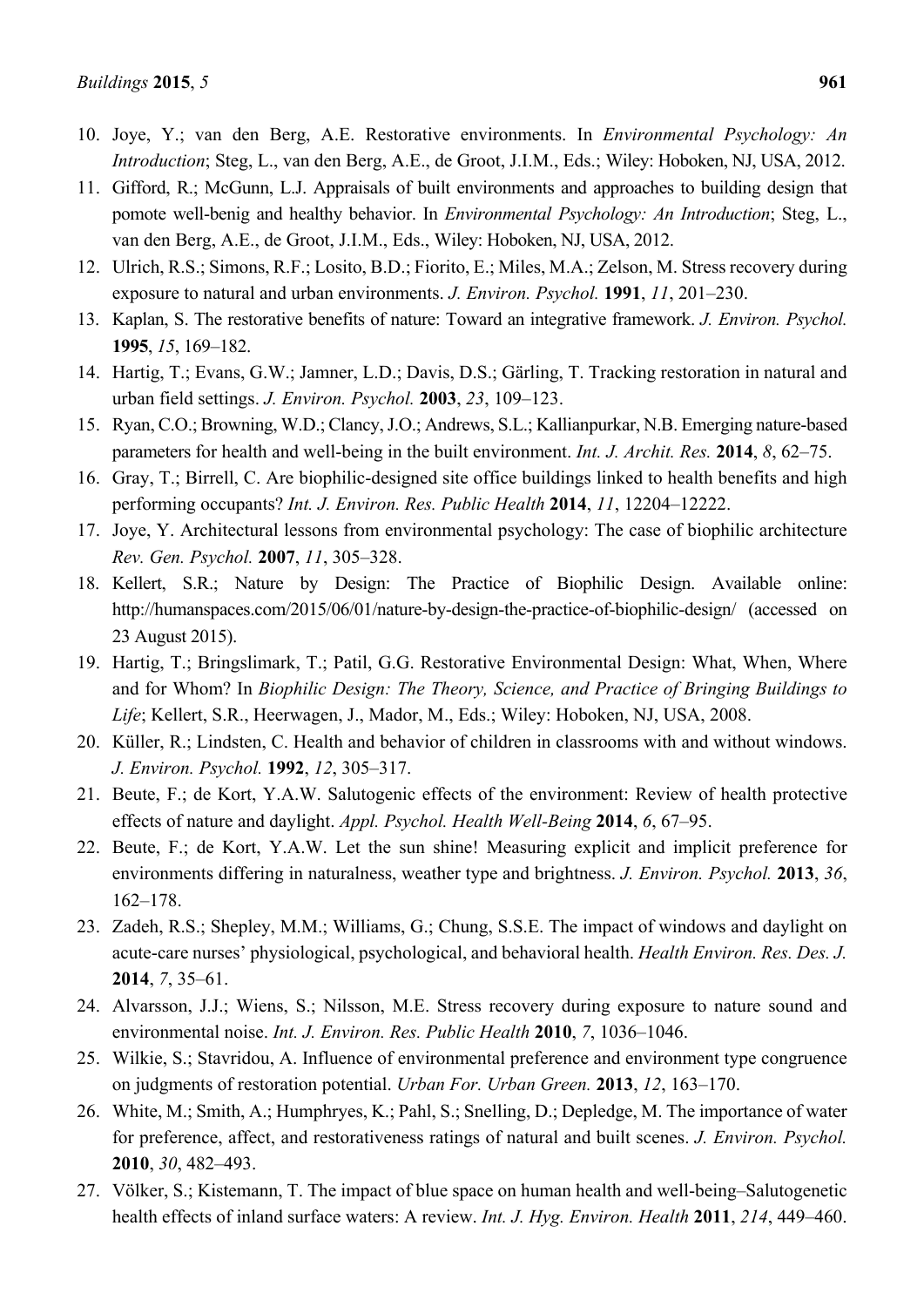- 28. Bringslimark, T.; Hartig, T.; Patil, G.G. The psychological benefits of indoor plants: A critical review of the experimental literature. *J. Environ. Psychol.* **2009**, *29*, 422–433.
- 29. Larsen, L.; Adams, J.; Deal, B.; Kweon, B.S.; Tyler, E. Plants in the workplace: The effects of plant density on productivity, attitudes, and perceptions. *Environ. Behav.* **1998**, *30*, 261–281.
- 30. Nieuwenhuis, M.; Knight, C.; Postmes, T.; Haslam, S.A. The relative benefits of green versus lean office space: Three field experiments. *J. Exp. Psychol. Appl.* **2014**, *20*, 199–214.
- 31. Qin, J.; Sun, C.; Zhou, X.; Leng, H.; Lian, Z. The effect of indoor plants on human comfort. *Indoor Build. Environ.* **2014**, *23*, 709–723.
- 32. Mehta, R.; Zhu, R. Blue or red? Exploring the effect of color on cognitive task performances. *Science* **2009**, *323*, 1226–1229.
- 33. Ulrich, R. View through a window may influence recovery. *Science* **1984**, *224*, 420–421.
- 34. Felsten, G. Where to take a study break on the college campus: An attention restoration theory perspective. *J. Environ. Psychol.* **2009**, *29*, 160–167.
- 35. White, E.V.; Gatersleben, B. Greenery on residential buildings: Does it affect preferences and perceptions of beauty. *J. Environ. Psychol.* **2011**, *31*, 89–98.
- 36. Lee, K.E.; Williams, K.J.H.; Sargent, L.D.; Williams, N.S.G.; Johnson, K.A. 40-second green roof views sustain attention: The role of micro-breaks in attention restoration. *J. Environ. Psychol.* **2015**, *42*, 182–189.
- 37. Kjellgren, A.; Buhrkall, H. A comparison of the restorative effect of a natural environment with that of a simulated natural environment. *J. Environ. Psychol.* **2010**, *30*, 464–472.
- 38. Bringslimark, T.; Hartig, T.; Patil, G.G. Adaptation to windowlessness: Do office workers compensate for a lack of visual access to the outdoors? *Environ. Behav.* **2011**, *43*, 469–487.
- 39. Nyrud, A.Q.; Bringslimark, T.; Bysheim, K. Benefits from wood interior in a hospital room: A preference study. *Archit. Sci. Rev.* **2014**, *57*, 125–131.
- 40. Hagerhall, C.M.; Purcell, T.; Taylor, R. Fractal dimension of landscape silhouette outlines as a predictor of landscape preference. *J. Environ. Psychol.* **2004**, *24*, 247–255.
- 41. Stamps, A.E. Some findings on prospect and refuge: I1 . *Percept. Mot. Skills* **2008**, *106*, 147–162.
- 42. Stamps, A.E. Some findings on prospect and refuge: II<sup>1</sup>. *Percept. Mot. Skills* 2008, 107, 141–158.
- 43. Fisher, B.S.; Nasar, J.L. Fear of crime in relation to three exterior site features prospect, refuge, and escape. *Environ. Behav.* **1992**, *24*, 35–65.
- 44. Gatersleben, B.; Andrews, M. When walking in nature is not restorative—The role of prospect and refuge. *Health Place* **2013**, *20*, 91–101.
- 45. Bell, P.A.; Greene, T.C.; Fisher, J.D.; *Environmental Psychology*; Lawrence Erlbaum: Mahwah, NJ, USA, 2001.
- 46. Korpela, K.M.; Ylén, M.; Tyrväinen, L.; Silvennoinen, H. Stability of self-reported favourite places and place attachment over a 10-month period. *J. Environ. Psychol.* **2009**, *29*, 95–100.
- 47. Korpela, K.M.; Hartig, T.; Kaiser, F.G.; Fuhrer, U. Restorative experience and self-regulation in favorite places. *Environ. Behav.* **2001**, *33*, 572–589.
- 48. Devine-Wright, P.; Howes, Y. Disruption to place attachment and the protection of restorative environments: A wind energy case study. *J. Environ. Psychol.* **2010**, *30*, 271–280.
- 49. Ouellette, P.; Kaplan, R.; Kaplan, S. The monastery as a restorative environment. *J. Environ. Psychol.* **2005**, *25*, 175–188.